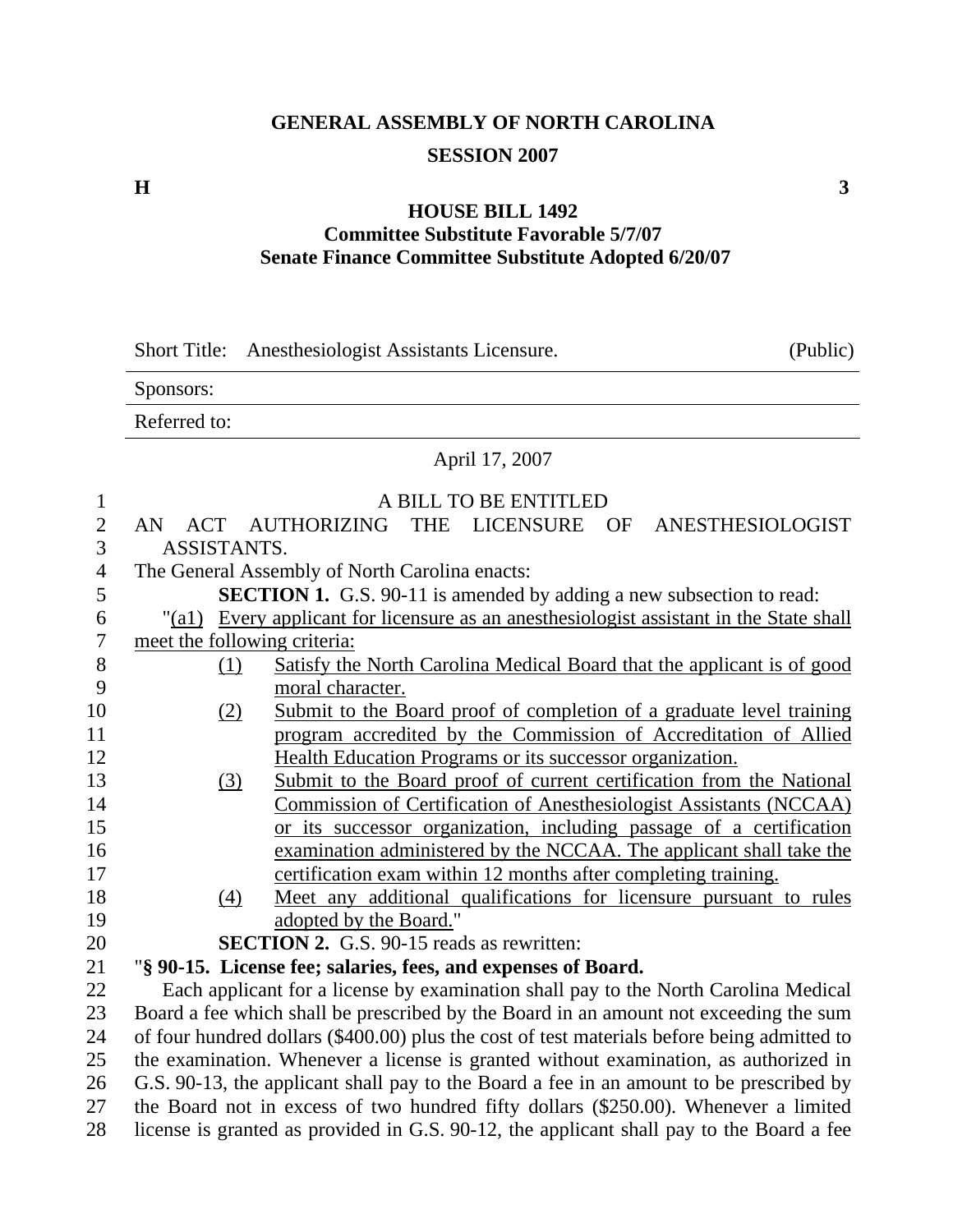## General Assembly of North Carolina **Session 2007**

1 not to exceed one hundred fifty dollars (\$150.00), except where a limited license to 2 practice in a medical education and training program approved by the Board for the 3 purpose of education or training is granted, the applicant shall pay a fee of twenty-five 4 dollars (\$25.00), and where a limited license to practice medicine and surgery only at 5 clinics that specialize in the treatment of indigent patients is granted, the applicant shall 6 not pay a fee. A fee of twenty-five dollars (\$25.00) shall be paid for the issuance of a 7 duplicate license. All fees shall be paid in advance to the North Carolina Medical Board, 8 to be held in a fund for the use of the Board. The compensation and expenses of the 9 members and officers of the Board and all expenses proper and necessary in the opinion 10 of the Board to the discharge of its duties under and to enforce the laws regulating the 11 practice of medicine or surgery shall be paid out of the fund, upon the warrant of the 12 Board. The per diem compensation of Board members shall not exceed two hundred 13 dollars (\$200.00) per day per member for time spent in the performance and discharge 14 of duties as a member. Any unexpended sum or sums of money remaining in the 15 treasury of the Board at the expiration of the terms of office of the members of the 16 Board shall be paid over to their successors in office. 17 For the initial and annual registration licensure of an assistant to a physician, the 18 Board may require the payment of a fee not to exceed a reasonable amount. 19 For the initial and annual licensure of an anesthesiologist assistant, the Board may 20 require the payment of a fee not to exceed one hundred fifty dollars (\$150.00)." 21 **SECTION 3.** G.S. 90-18(c) is amended by adding a new subdivision to read: 22 "(c) The following shall not constitute practicing medicine or surgery as defined 23 in subsection (b) of this section: 24 … 25 (20) The provision of anesthesia services by a licensed anesthesiologist 26 assistant under the supervision of an anesthesiologist licensed under 27 Article 1 of this Chapter in accordance with rules adopted by the 28 Board." 29 **SECTION 4.** Article 1 of Chapter 90 of the General Statutes is amended by 30 adding a new section to read: 31 "**§ 90-18.5. Limitations on anesthesiologist assistants.** 32 (a) Any person who is licensed to provide anesthesia services as an assistant to 33 an anesthesiologist licensed under Article 1 of this Chapter may use the title 34 'anesthesiologist assistant.' Any other person who uses the title in any form or holds 35 himself or herself out to be an anesthesiologist assistant or to be so licensed without first 36 obtaining a license shall be deemed in violation of this Article. A student in any 37 anesthesiologist assistant training program shall be identified as a 'student 38 anesthesiologist assistant' or an 'anesthesiologist assistant student,' but under no 39 circumstances shall the student use or permit to be used on the student's behalf the terms 40 'intern,' 'resident,' or 'fellow.' 41 (b) Anesthesiologist assistants are authorized to provide anesthesia services 42 under the supervision of an anesthesiologist licensed under Article 1 of this Chapter 43 under the following conditions: